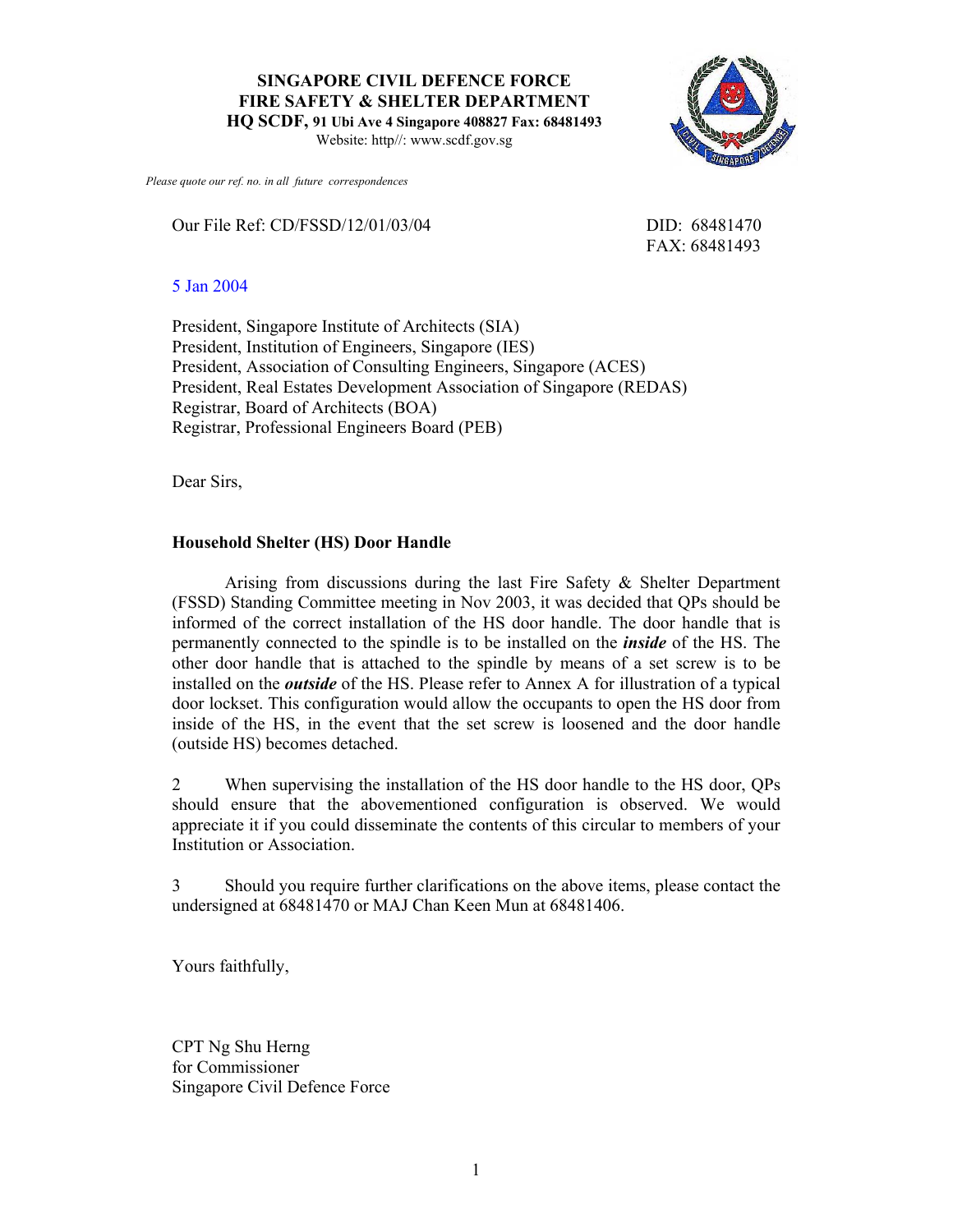cc

Members of FSSD Standing Committee

President, SISV

CEO, HDB Attn: Director Mr Lau Joo Ming

CE, LTA Attn: Dr Chin Kian Keong

CEO, BCA

Attn: Deputy CEO (Building Control) Director (Special Functions) Senior Manager (CDSD) Senior Engineer (CDSD)